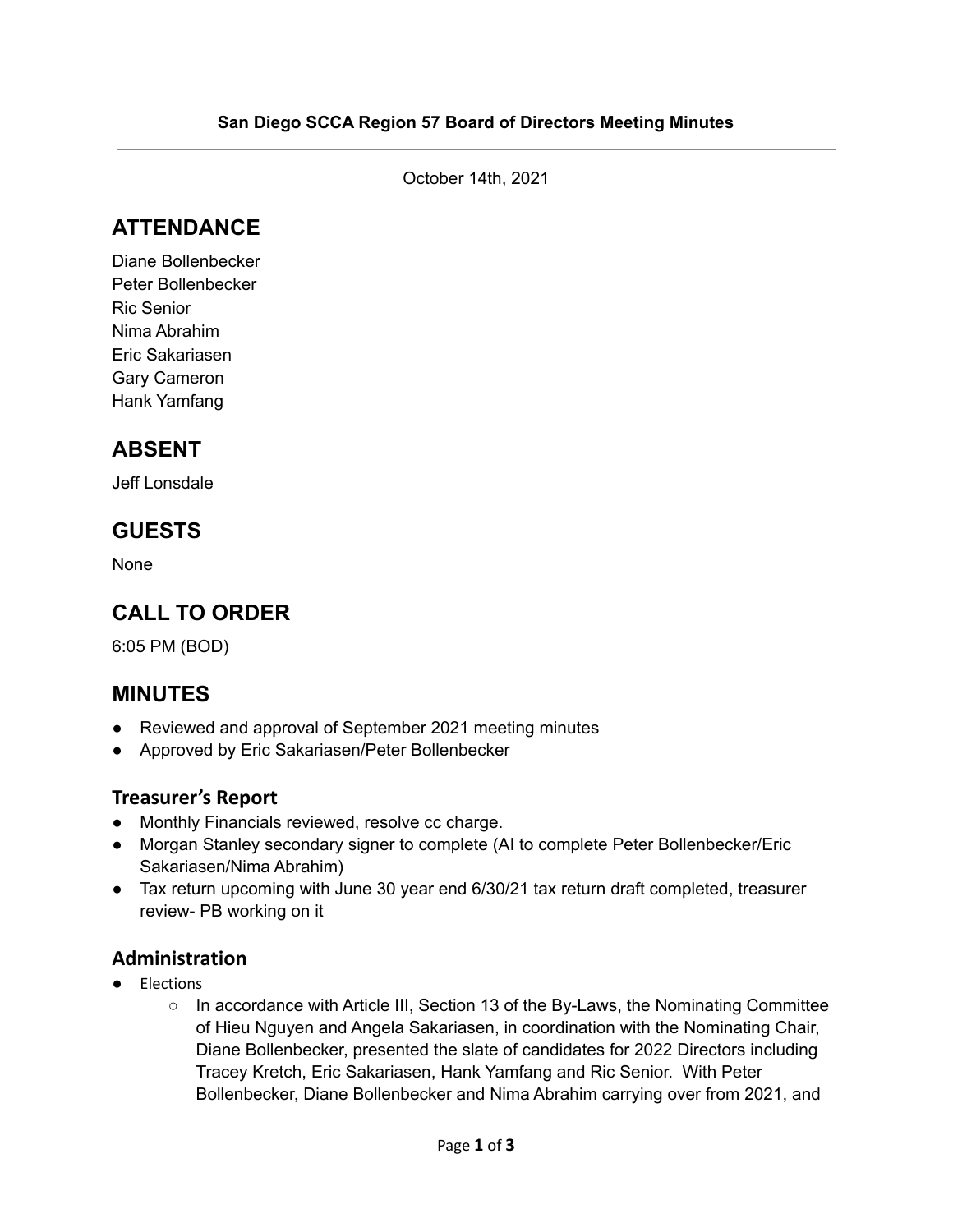the number of candidates matching the number of Director positions up for election, an election by acclamation was declared in accordance with the By-Llaws and the candidates were elected to the 2022 San Diego Region 57 Board of Directors. The election committee was also disbanded.

- Tow Truck disposition
	- DMV title in person, Cal Rothe transfer

#### **Membership**

● Current membership report – 577 members as of 10/14/21 (+10 to last month)

### **Solo Chair Report**

- **●** Viejas signed contract resent to Project O
	- JDP Status SCCA update meeting today, next meeting debrief from Solo
	- October 3 Champ Day event worked well
	- October 15-16 event status
	- Solo Elections, 2022 rules status

### **Track Events Chair Report**

- December 4-5 registration is live
- 2022 prelim weekends Jan 22-23, Mar 5-6, April 30/May1, December

#### **Road Rally Chair Report**

- Nov 6th It's a Pie Run Live in MSR @12 entries
- Route run, checked times, checked Julian Beer
- Next step, safety run, emails to recruit more.

### **New Business**

● No updates

# **MEMBERSHIP MEETING SESSION**

No general membership meeting this month

# **ACTION ITEMS**

● PB to add NA/ES as second signee to Morgan Stanley account

# **NEXT MEETING**

Thursday November 11th 2021, 6:00 PM (BOD) 7:00 PM (Membership). - Location **Video/Telcon Meeting**